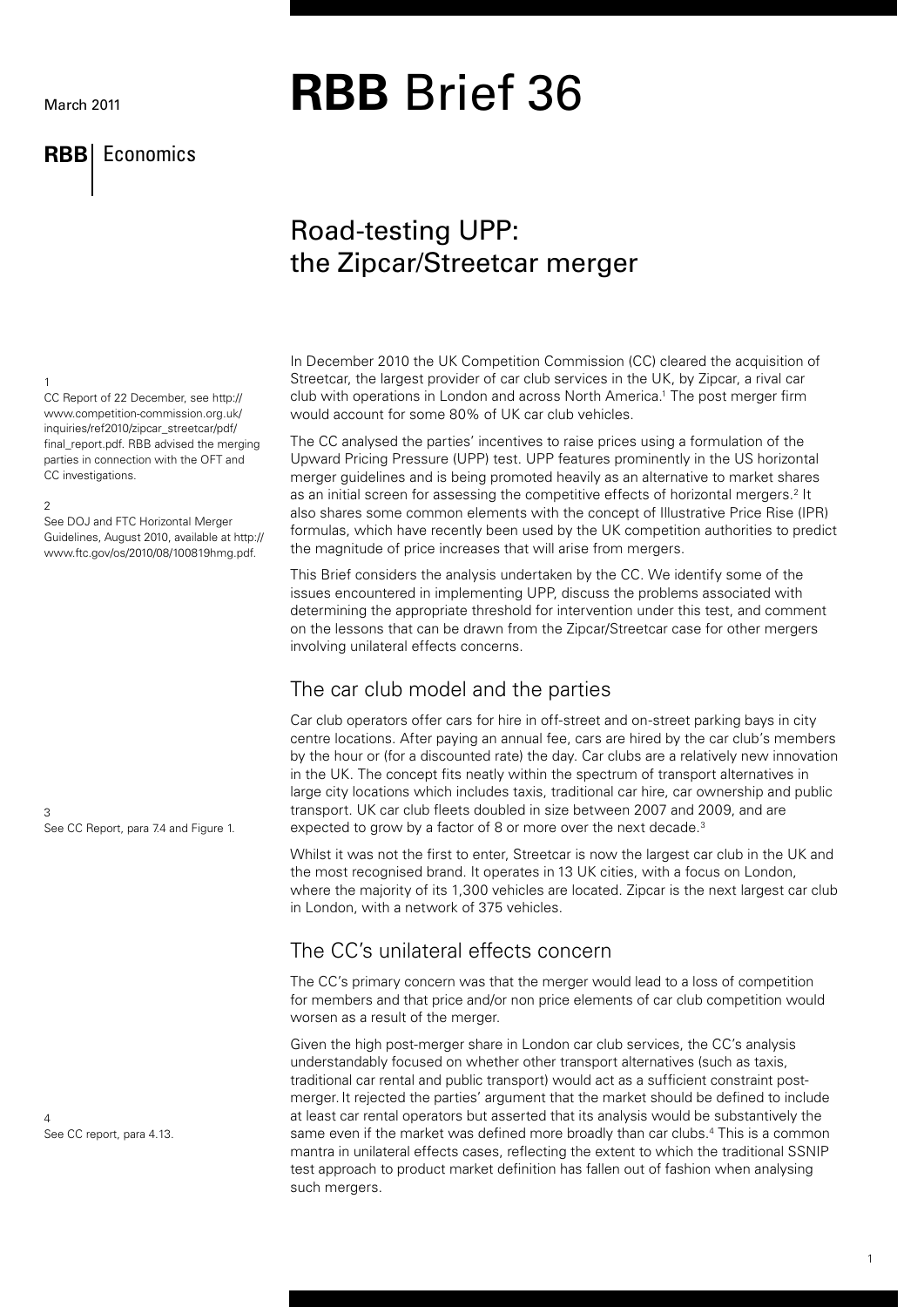5

See Annex E to the CC report. The key evidence here is heavily redacted in the published version, and the CC's conclusion was contested by the merging parties.

#### 6

See for example the CC's Somerfield/ Morrisons and JBB/Sports Direct reports. The OFT has also used IPR analysis in numerous retail merger cases, including Co-Op/Somerfield and Asda/Netto.

#### 7

The other £77 would be diverted to various alternatives, almost all of which comprised transport options other than car clubs.

#### 8

However, neither the published nor the confidential version of the CC conclusions reveals an answer to the critical question of how big the diverted sales need to be to create an SLC concern.

#### 9

With GUPPI, internalised sales are characterised as an 'opportunity cost' associated with low prices and an estimate of the scale of pricing effects is based on the rate of 'cost passthrough'. The predicted price effect under symmetry is given by pdm where p is the level of firm specific cost shock pass through, d is the diversion ratio, m is the percentage margin.

#### 10

See 'Lost in Translation' RBB Brief 16, June 2006, for further discussion. In Somerfield/Morrisons, the CC's IPR calculations famously included a predicted price rise of 1,894.4% in one small grocery store on the edge of Glasgow, Scotland.

However, it is simply incorrect to state that the appraisal would be the same irrespective of the outcome of the SSNIP test enquiry: had the CC found that even a firm that supplied 100% of car club services would not have been able to impose a SSNIP, then it really would make no sense to worry about the competitive effects of a post-merger firm that controlled 80% of the supply. Further, the market definition analysis actually provided some useful insights on competitive constraints. In particular, the CC's consumer survey evidence indicated that following a unilateral pre-merger price rise by either firm, around 75% of the lost sales would be diverted to alternatives outside the car club segment.<sup>5</sup> This fact itself provides an important pointer that the boundaries of the car club market are extremely 'leaky' and that there is an unusually high degree of competition between these services and the numerous alternative transport modes available to consumers in London.

### Incentives to raise prices: a move from IPR to UPP

As in previous unilateral effects investigations the CC used diversion ratios obtained from a survey of customers as a measure of the closeness of competition between the parties. Interestingly, however, it rejected the IPR formulas it had employed in previous cases in favour of a simpler UPP-oriented approach.<sup>6</sup>

The first step in implementing UPP is to calculate a 'value of diverted sales' that would be internalised following an increase in price of either of the merging parties. For example, in the event of a unilateral price rise by Zipcar the commercial value of the additional sales that Streetcar would enjoy is a combination of the diversion ratio from Zipcar to Streetcar, and the margin that Streetcar would expect to earn on those diverted sales. The higher the value of such diverted sales the greater the implied relaxation of competitive constraints and therefore the stronger the incentive to raise prices post-merger.

On the basis of its consumer survey, the CC estimated that the diversion ratio between the parties was around 23%, i.e. that for every £100 of bookings revenue that Zipcar would lose following a price rise, £23 would be re-booked instead with Streetcar.<sup>7</sup> The CC and the parties held very different views as to the appropriate margin at which to value these diverted sales. The CC favoured a gross margin which captured the short run benefit to additional revenues assuming very few additional costs would need to be incurred by the recipient of this extra demand. In contrast, the parties contended that a longer term view should be taken, consistent with the time horizons over which actual pricing decisions were made, in which the revenue benefits of extra demand would be tempered by the need to incur additional costs such as the acquisition of new vehicles. To reflect these divergent views, the CC quoted a range of estimates but concluded that on any view the value of diverted sales was sufficient to support the conclusion that the parties would have at least a 'moderate' positive incentive to raise prices.<sup>8</sup>

This very crude approach to UPP analysis, which does no more than measure the impetus towards a price rise, is inherently less ambitious than the IPRs that have previously been calculated by UK competition authorities. It is also simpler than the General UPP Index (GUPPI) approach which imposes more structure on the analysis.<sup>9</sup>

Thus, the CC's approach avoids some of the criticisms that have been justifiably made of IPRs,<sup>10</sup> but the fact that the UPP approach taken by the CC has more modest pretentions than GUPPI or IPR also emphasises that it is a very incomplete tool. Since both diversion ratios and margins are invariably positive in a horizontal merger, the CC's diverted sales calculation will inevitably yield a positive number. Clearly then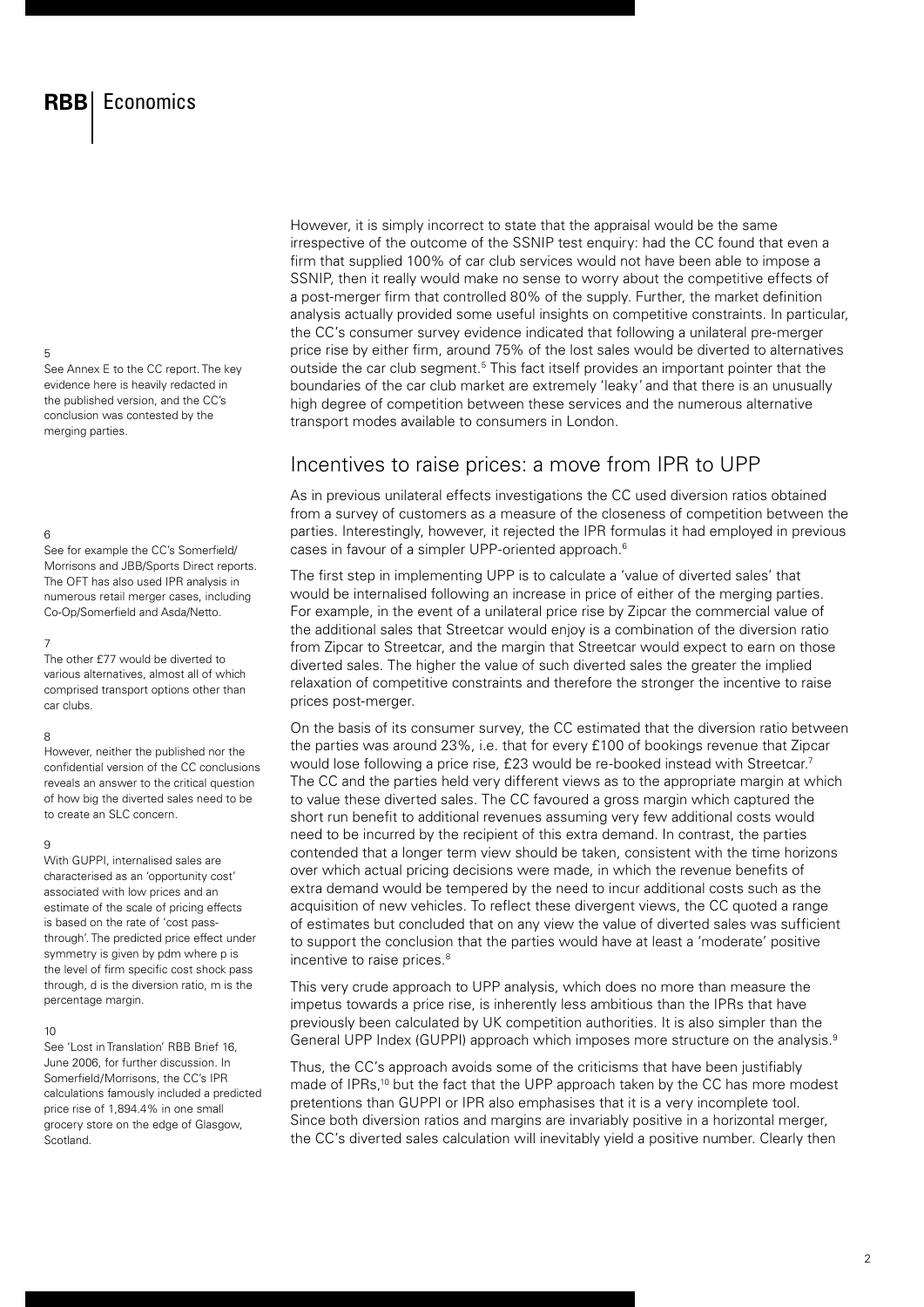11

See Joseph Farrell & Carl Shapiro (2010), Antitrust Evaluation of Horizontal Mergers: An Economic Alternative to Market Definition http://faculty.haas.berkeley.edu/ shapiro/alternative.pdf. Under symmetry merging parties will have positive UPP overall if the 'positive price incentive', given by dm/(1-m), is greater than the incentive to lower prices resulting from merger efficiencies (E) where d is the diversion ratio, m is the percentage margin and E is the percentage reduction in marginal costs.

#### 12

See OFT/CC Merger Assessment Guidelines, paragraph 5.3.5. The guidelines refer specifically to retail cases. However it is uncontroversial that the large majority of cases referred to and eventually blocked by the CC would involve a reduction in significant competitors of four to three or less.

#### 13

Each Party assumed to have a market share of 20% giving a diversion to each other party of 25% (20%/(100%–20%)). there needs to be some significance threshold or offsetting factor in order to avoid the prescription that all such mergers are anti-competitive, but the CC report provides no guidance to explain its 'moderate' price rise conclusion.

## The contentious issue of thresholds

The leading proponents of the US merger guidelines' approach have suggested a standard efficiency credit of 10% as a way to overcome this problem.11 They suggest that mergers that generate UPP below 10% would not be challenged by the US agencies on the grounds that this assumed efficiency gain will outweigh any anti-competitive tendency towards price increases. But no real rationale is provided for this approach.

In considering the appropriate threshold for intervention in the UK regime, it is interesting to assess the approach that has traditionally been pursued in the context of market share assessments. In particular, as noted by the OFT and CC Joint Merger Guidelines the OFT has rarely been concerned about mergers that reduce the number of firms in the market from five to four (or above).12 In a symmetric case in which market demand was always re-distributed between the remaining firms, the expected diversion ratio of such a merger would be 25%.13 By the same logic, it might be presumed that the UK authorities would rule out SLC concerns where the diversion ratio was below 33%, the value (assuming symmetry and no leakage) associated with a four to three merger.

As noted above, in the Zipcar case the CC's survey indicated a diversion ratio between the parties of some 23%, suggesting that they were not particularly close competitors despite being the main car club operators. The fact that the diversion ratios were this low despite the high segment shares of the merging firms serves to reveal the extent to which car clubs face effective competition from alternatives that are located outside this narrowly defined market – the result that was revealed in the SSNIP test analysis.

Had the CC translated this 23% diversion ratio to its market share analogue, this evidence alone would place the merger below the normal significance thresholds. However, the CC concluded that this diversion ratio, when allied to its range of undisclosed margin projections, yielded a modest but significant UPP influence that would cause the parties to raise prices post-merger. The margin details behind this key assessment are redacted from the CC decision, but by way of illustration if the diverted sales are valued at a margin of 18% they would yield upward pricing pressure in excess of 5% whereas any margin greater than 30% would indicate upward pricing pressure in excess of 10%.

Many merging firms will find that they have sufficiently high margins to fall foul of such calculations. Hence, were the UK authorities to employ a significance threshold (or an assumed efficiency credit) anywhere below the 10% level, there is a clear implication that the UPP-oriented approach adopted in the Zipcar case, perhaps unwittingly, heralds a significantly more interventionist standard to merger review.

It is therefore vitally important to understand what factors, beyond marginal cost efficiencies, can be invoked to counteract this very interventionist presumption. The most promising answers lie in the fact that UPP models are entirely static, taking no consideration whatsoever of market dynamics such as entry and expansion, product repositioning and the exercise of buyer power, all of which have the potential to overturn the assumptions on which the UPP (and IPR) approaches rely. However, it is not simple to persuade competition authorities to allow such factors to outweigh 'static' assessments of the constraints facing firms, which can be more easily evidenced.